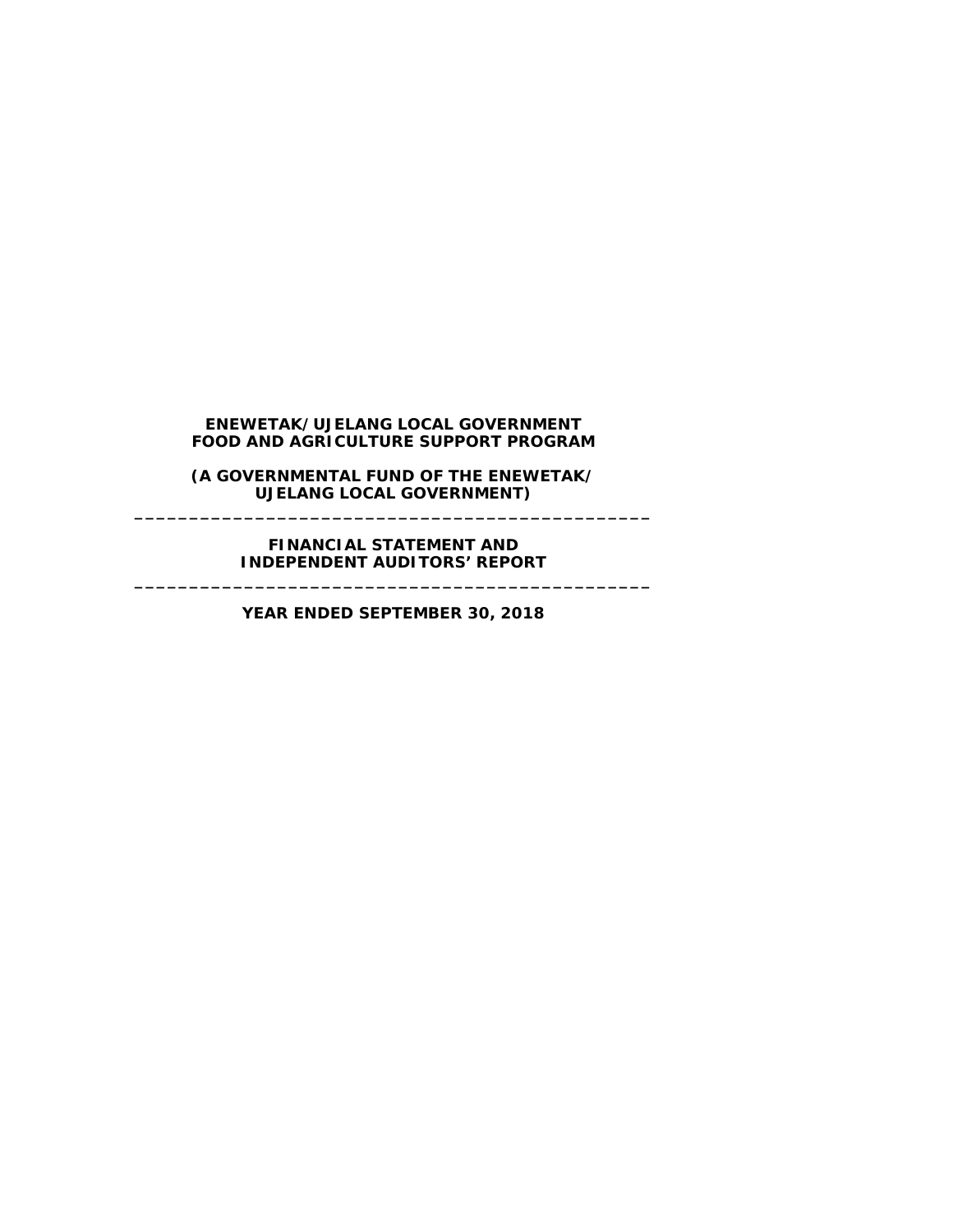Year Ended September 30, 2018 Table of Contents

|      |                                                                                                                                                                                                                             | Page No. |
|------|-----------------------------------------------------------------------------------------------------------------------------------------------------------------------------------------------------------------------------|----------|
| Ι.   | INDEPENDENT AUDITORS' REPORT                                                                                                                                                                                                | 1        |
| Н.   | <b>FINANCIAL STATEMENT:</b>                                                                                                                                                                                                 |          |
|      | Statement of Revenues, Expenditures and Change in Fund Balance                                                                                                                                                              | 3        |
|      | Notes to Financial Statement                                                                                                                                                                                                | 4        |
| III. | INDEPENDENT AUDITORS' REPORTS ON COMPLIANCE WITH<br>LAWS AND REGULATIONS                                                                                                                                                    |          |
|      | Independent Auditors' Report on Internal Control Over Financial<br>Reporting and on Compliance and Other Matters Based on an<br>Audit of Financial Statements Performed in Accordance With<br>Government Auditing Standards | 6        |
|      | Independent Auditors' Report on Compliance For Each Major<br>Federal Program; Report on Internal Control Over Compliance;<br>and Report on Schedule of Expenditures of Federal Awards<br>Required by the Uniform Guidance   | 8        |
|      | Schedule of Expenditures of Federal Awards                                                                                                                                                                                  | 11       |
|      | Notes to Schedule of Expenditures of Federal Awards                                                                                                                                                                         | 12       |
|      | Schedule of Findings and Questioned Costs                                                                                                                                                                                   | 13       |
|      | Summary Schedule of Prior Audit Findings and Questioned<br>Costs                                                                                                                                                            | 16       |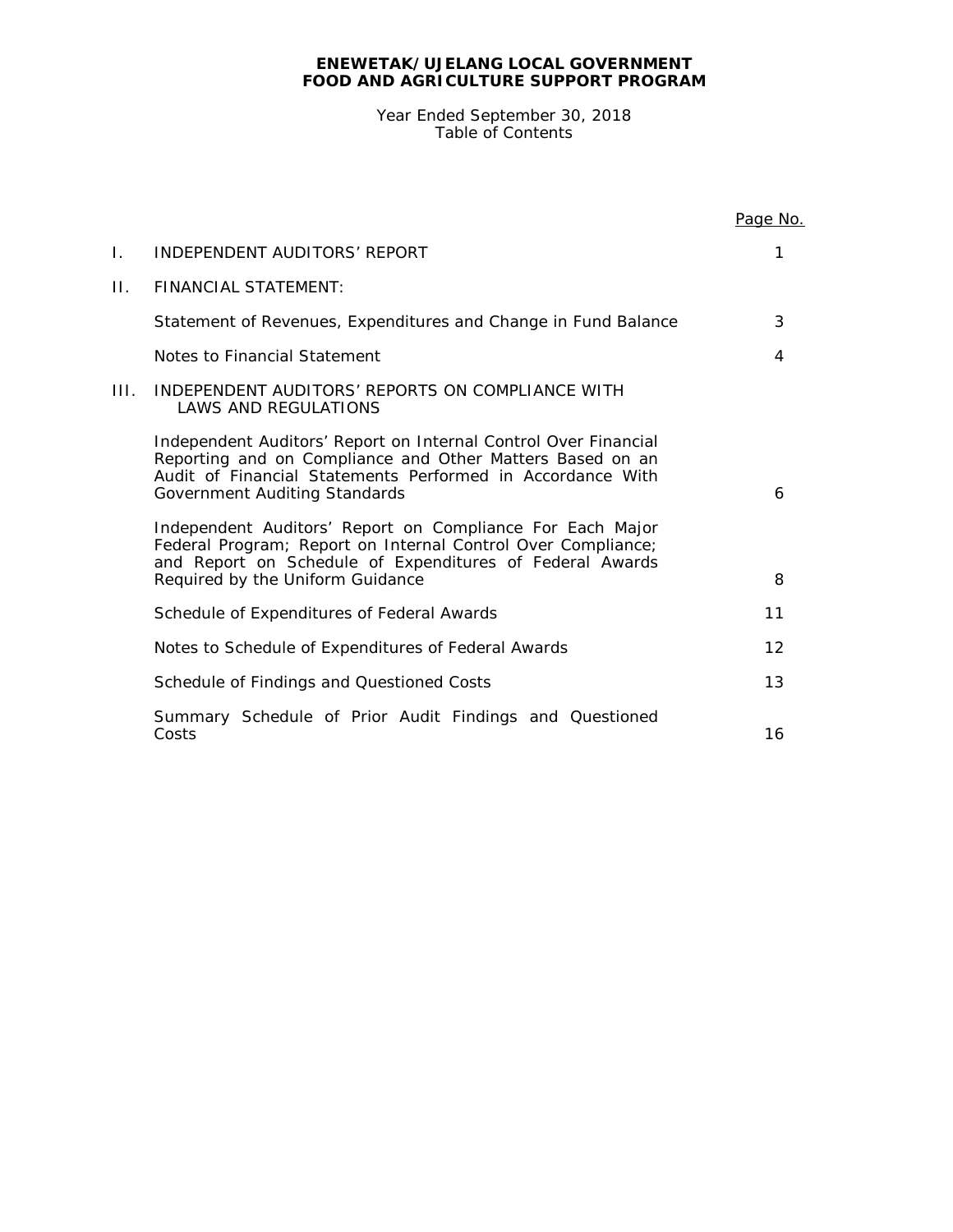

Deloitte & Touche LLP 361 South Marine Corps Drive Tamuning, GU 96913-3973 USA

Tel: +1 (671) 646-3884 Fax: +1 (671) 649-4265

www.deloitte.com

# **INDEPENDENT AUDITORS' REPORT**

Mayor Jackson Ading Enewetak/Ujelang Local Government Republic of the Marshall Islands:

# **Report on the Financial Statements**

We have audited the accompanying financial statement of the Enewetak/Ujelang Local Government (EULGOV) Food and Agriculture Support Program (the Program), a governmental fund of EULGOV, which comprises the statement of revenues, expenditures and change in fund balance for the year ended September 30, 2018, and the related notes to the financial statement.

#### *Management's Responsibility for the Financial Statements*

Management is responsible for the preparation and fair presentation of this financial statement in accordance with accounting principles generally accepted in the United States of America; this includes the design, implementation, and maintenance of internal control relevant to the preparation and fair presentation of financial statements that are free from material misstatement, whether due to fraud or error.

#### *Auditors' Responsibility*

Our responsibility is to express an opinion on the financial statement based on our audit. We conducted our audit in accordance with auditing standards generally accepted in the United States of America and the standards applicable to financial audits contained in *Government Auditing Standards*, issued by the Comptroller General of the United States. Those standards require that we plan and perform the audit to obtain reasonable assurance about whether the financial statement is free from material misstatement.

An audit involves performing procedures to obtain audit evidence about the amounts and disclosures in the financial statement. The procedures selected depend on the auditor's judgment, including the assessment of the risks of material misstatement of the financial statement, whether due to fraud or error. In making those risk assessments, the auditor considers internal control relevant to the entity's preparation and fair presentation of the financial statement in order to design audit procedures that are appropriate in the circumstances, but not for the purpose of expressing an opinion on the effectiveness of the entity's internal control. Accordingly, we express no such opinion. An audit also includes evaluating the appropriateness of accounting policies used and the reasonableness of significant accounting estimates made by management, as well as evaluating the overall presentation of the financial statement.

We believe that the audit evidence we have obtained is sufficient and appropriate to provide a basis for our audit opinion.

# *Opinion*

In our opinion, the financial statement referred to above presents fairly, in all material respects, the results of operations of the Program for the year ended September 30, 2018 in accordance with accounting principles generally accepted in the United States of America.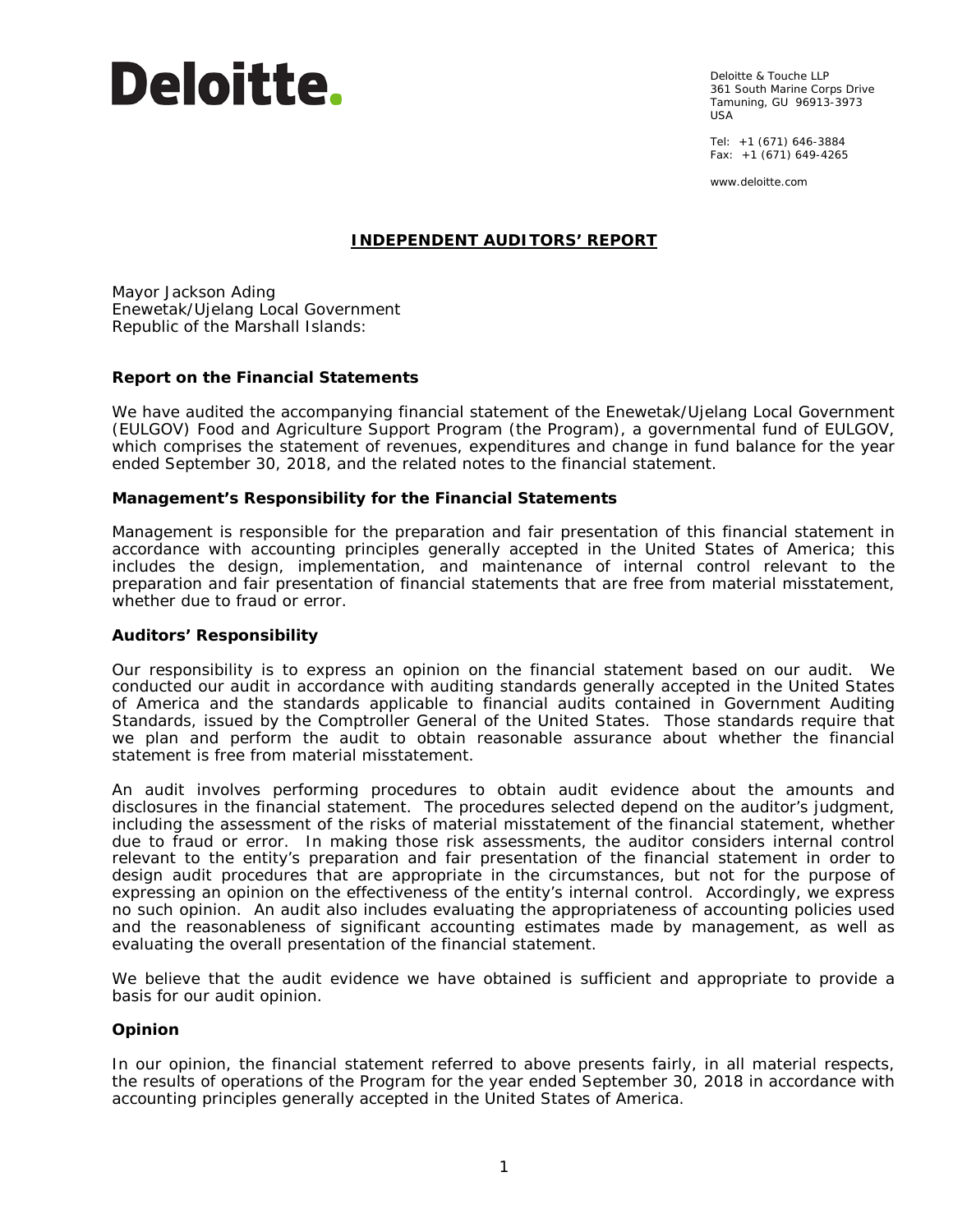

# **Emphasis of Matter - Reporting Entity**

As discussed in Note 1 to the financial statement, the financial statement referred to above presents only the EULGOV Food and Agriculture Support Program and is not intended to present fairly the results of operations of the Enewetak/Ujelang Local Government in accordance with accounting principles generally accepted in the United States of America. Our opinion is not modified with respect to this matter.

#### **Other Reporting Required by** *Government Auditing Standards*

In accordance with *Government Auditing Standards*, we have also issued our report dated September 30, 2019, on our consideration of the Program's internal control over financial reporting and on our tests of its compliance with certain provisions of laws, regulations, contracts, and grant agreements and other matters. The purpose of that report is solely to describe the scope of our testing of internal control over financial reporting and compliance and the results of that testing, and not to provide an opinion on the effectiveness of the Program's internal control over financing reporting or on compliance. That report is an integral part of an audit performed in accordance with *Government Auditing Standards* in considering the Program's internal control over financial reporting and compliance.

bitte Nachell

September 30, 2019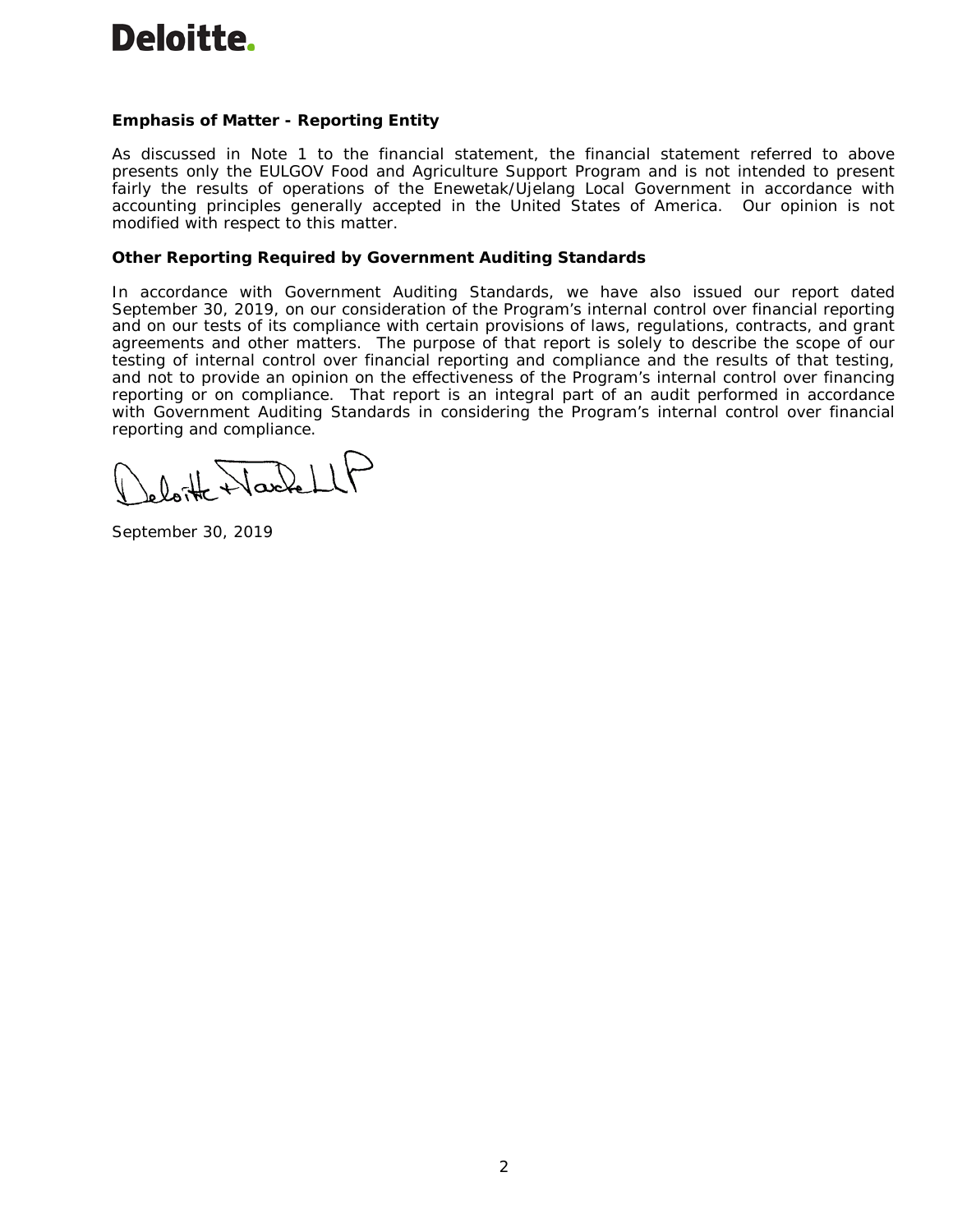# Statement of Revenues, Expenditures and Change in Fund Balance Year Ended September 30, 2018

| Revenues:                         |                 |
|-----------------------------------|-----------------|
| Federal program receipts          | \$<br>2,115,070 |
| Expenditures:                     |                 |
| Direct food costs                 | 708,945         |
| Personnel services                | 575,841         |
| Petroleum, oil and lube           | 316,760         |
| Machinery and equipment           | 163,280         |
| Repairs and maintenance           | 95,696          |
| Assets under construction         | 90,000          |
| Materials and supplies            | 75,005          |
| Insurance                         | 49,470          |
| Contractual services              | 47,326          |
| Accommodation and other benefits  | 34,084          |
| Lady E subsistence                | 12,753          |
| Temporary labor                   | 12,137          |
| Communication                     | 8,017           |
| Travel                            | 6,248           |
| Office rental                     | 5,810           |
| Equipment rental                  | 4,418           |
| Wharfage and stevedoring          | 1,022           |
| Bank charges                      | 336             |
| Miscellaneous                     | 3,194           |
| Total expenditures                | 2,210,342       |
| Change in fund balance            | (95, 272)       |
| Fund balance at beginning of year | 158,545         |
| Fund balance at end of year       | \$<br>63,273    |

See accompanying notes to financial statement.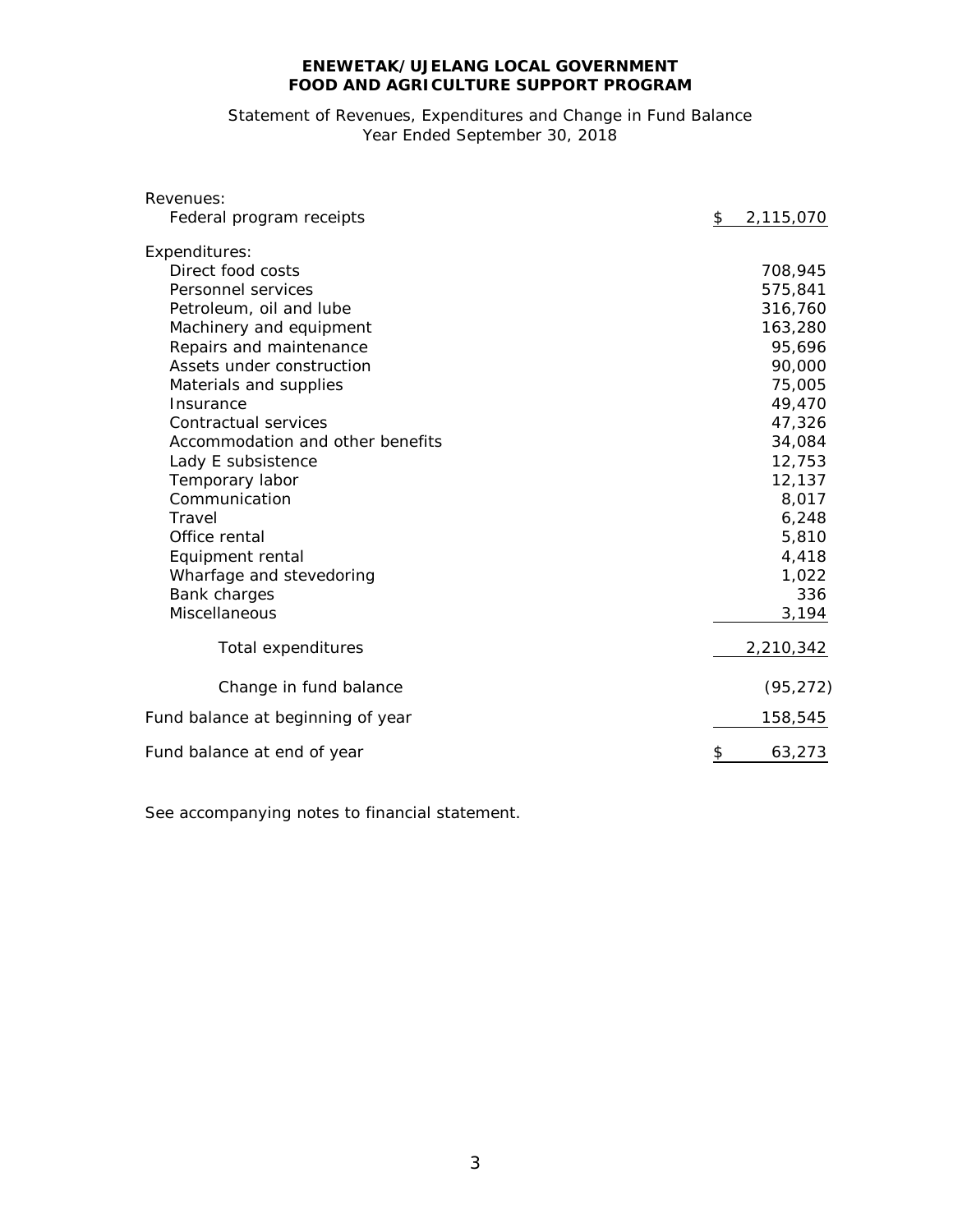Notes to Financial Statement September 30, 2018

#### (1) Organization

The Enewetak/Ujelang Local Government (EULGOV) was established pursuant to Public Law 1981-2, the Local Government Act of the Republic of the Marshall Islands, and operates under the Constitution of the Enewetak/Ujelang Local Government. EULGOV is governed by an elected mayor and a fifteen-member council. The EULGOV Food and Agriculture Support Program (the Program) is considered a governmental fund of EULGOV and was established to account for funding received pursuant to Section 103(f)(2) of the Compact of Free Association Amendments Act of 2003.

The accompanying financial statement relates solely to those accounting records maintained by EULGOV relating to the Program, and does not incorporate any accounts related to any other departments or agencies of EULGOV.

#### (2) Summary of Significant Accounting Policies

The financial statement of the Program has been prepared in accordance with accounting principles generally accepted in the United States of America (GAAP), as applicable to government units. The Governmental Accounting Standards Board (GASB) is the accepted standard-setting body for establishing governmental accounting and financial reporting principles. The Program's significant accounting policies are described below.

#### A. Measurement Focus and Basis of Accounting

The Program reports the results of its operations in one governmental fund. A fund is a separate accounting entity with a self-balancing set of accounts. They are concerned only with the measurement of financial position and are not involved with measurement of results of operations. Fund accounting is designed to demonstrate legal compliance and to aid financial management by segregating transactions related to certain government functions or activities.

Governmental funds are used to account for all or most of a government's general activities, including the collection and disbursement of earmarked monies (special revenue funds).

#### B. Basis of Presentation

The accounting and financial reporting treatment applied to a fund is determined by its measurement focus. All governmental funds are accounted for using a current Operating statements of these funds present increases (i.e., revenues and other financing sources) and decreases (i.e., expenditures and other financing uses) in net current assets.

The modified accrual basis of accounting is used by all governmental fund types. Under the modified accrual basis of accounting, revenues are recognized when susceptible to accrual (i.e., when they become both measurable and available). "Measurement" means the amount of the transaction can be determined and "available" means collectible within the current period or soon enough thereafter to be used to pay liabilities of the current period. Expenditures are recorded when the related liability is incurred.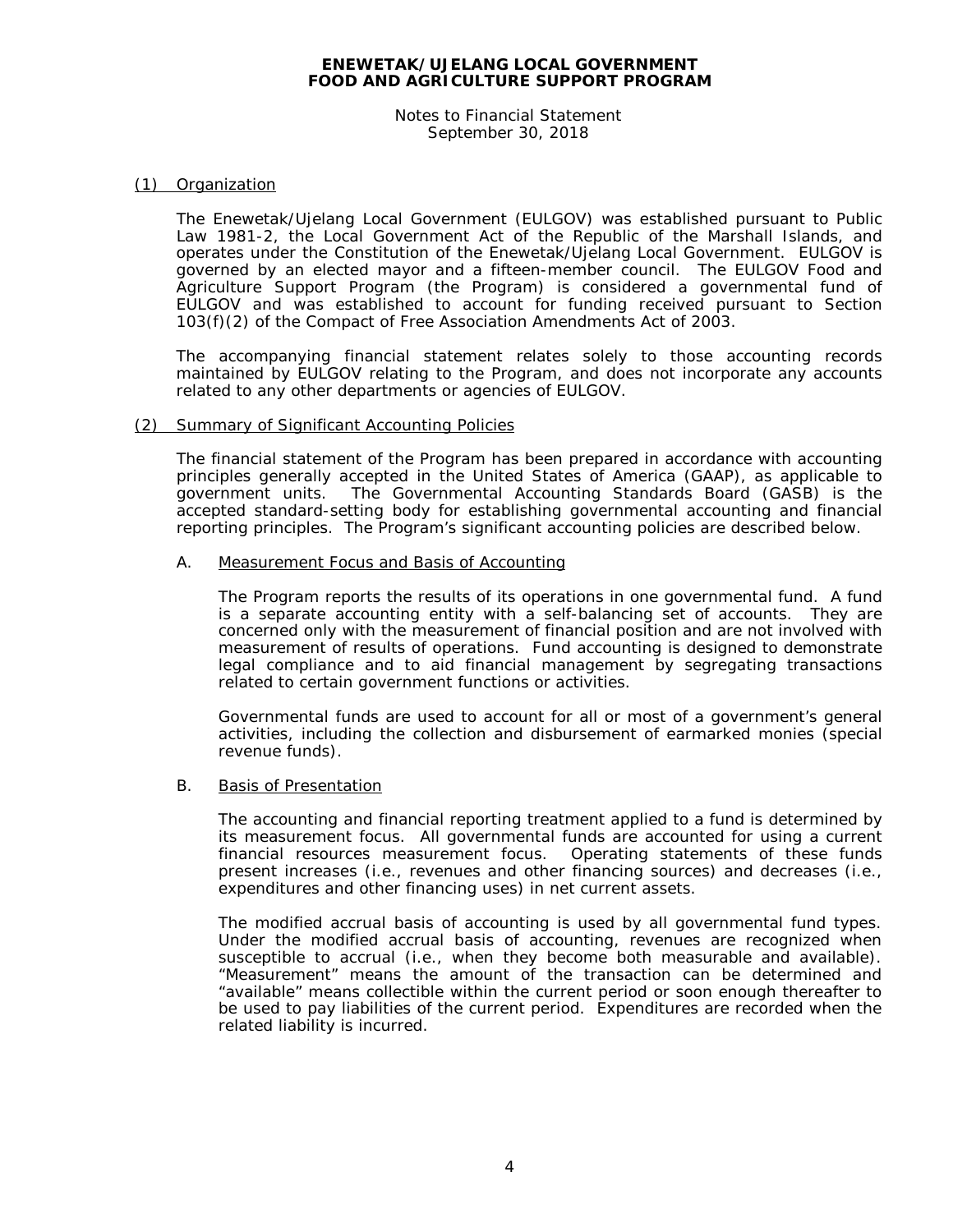Notes to Financial Statement September 30, 2018

#### (2) Summary of Significant Accounting Policies, Continued

C. Estimates

The preparation of financial statements in conformity with GAAP requires management to make estimates and assumptions that affect the reported amounts of assets and liabilities and disclosure of contingent assets and liabilities at the date of the financial statements and the reported amounts of revenues and expenditures during the reporting period. Actual results could differ from those estimates.

#### (3) Risk Management

The Program is exposed to various risks of loss related to torts; theft of, damage to, and destruction of assets; errors and omissions; injuries to employees; and natural disasters. The Program has elected to purchase commercial automobile and marine insurance from independent third parties for the risks of loss to which it is exposed. For other risks of loss to which it is exposed, the Program has elected not to purchase commercial insurance. Instead, the Program's management believes it is more economical to manage its risks internally. In the event of claim settlements and judgments, the Program reports all of its risk management activities in the General Fund of EULGOV. Claims expenditures and liabilities are reported when it is probable that a loss has occurred and the amount of that loss can be reasonably estimated. These losses include an estimate of claims that have been incurred but not reported. No material losses have resulted from the Program's risk management activities for the past three years.

#### (4) Contingency

#### Questioned Costs

The Program is subject to financial and compliance audits to ascertain if Federal laws and guidelines have been followed. Questioned costs have been set forth in the Program's Single Audit Report for the year ended September 30, 2018. In addition, the Program is considered to have responsibility for any questioned costs that may result from Single Audits of the Program for the fiscal years for which audits have not been performed. The ultimate disposition of any questioned costs can be determined only by final action of the grantor agency. Therefore, no provision for any liability that may result upon resolution of these matters has been made in the accompanying financial statement.

#### (5) Prepaid Item

As of September 30, 2018, the Program has pre-payment amounting to \$27,000 in relation to the construction of 4-door housing in Enewetak which was subsequently reimbursed to the Program in October 2018. The full contract price of \$90,000 is recorded under Assets under construction.

#### (6) Fund Balance Reserve

As of September 30, 2018, \$63,273 of the 2018 grant was available and authorized by the federal grantor agency to be used for program needs.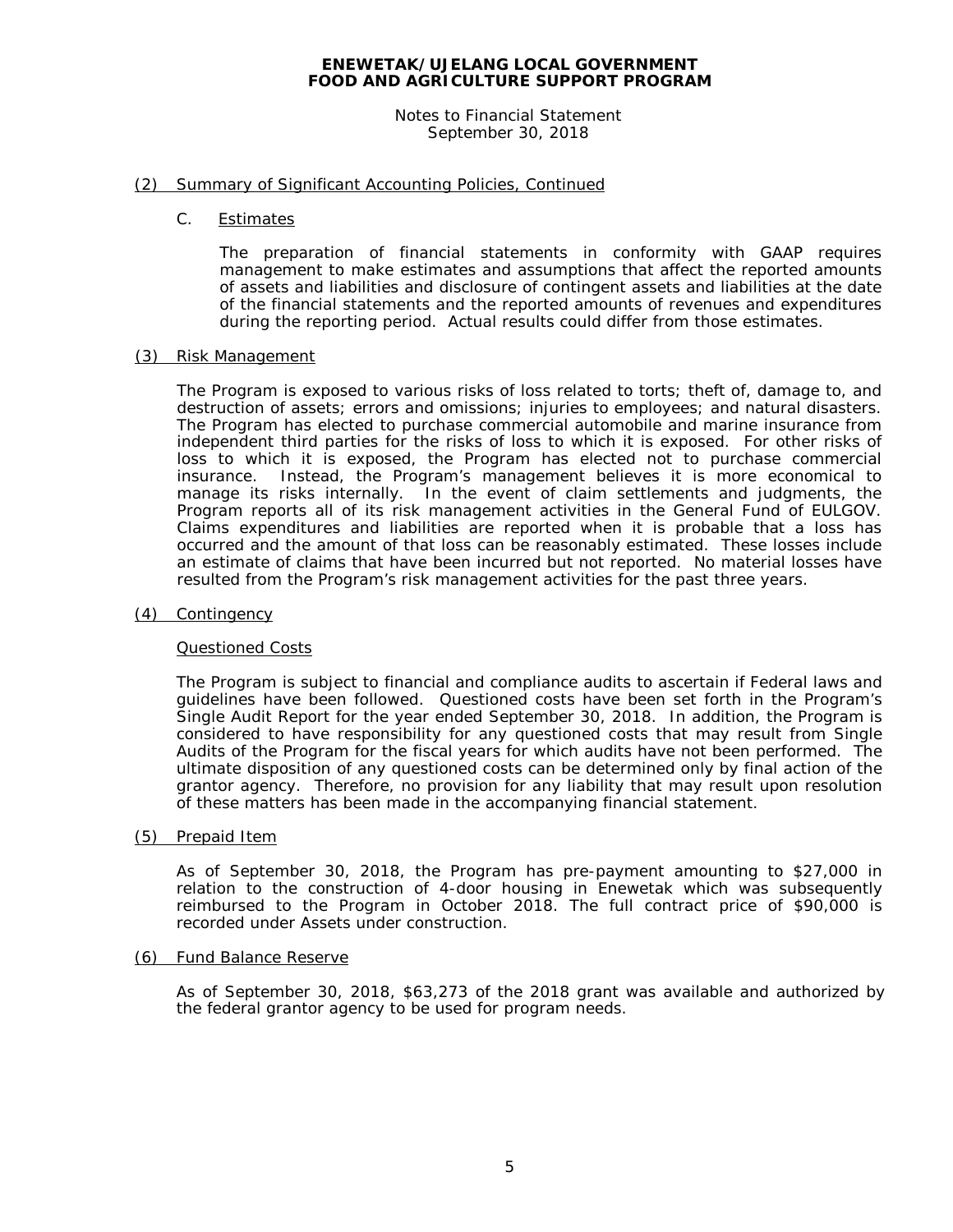#### **INDEPENDENT AUDITORS' REPORT ON INTERNAL CONTROL OVER FINANCIAL REPORTING AND ON COMPLIANCE AND OTHER MATTERS BASED ON AN AUDIT OF FINANCIAL STATEMENTS PERFORMED IN ACCORDANCE WITH** *GOVERNMENT AUDITING STANDARDS*

Mayor Jackson Ading Enewetak/Ujelang Local Government Republic of the Marshall Islands:

We have audited, in accordance with the auditing standards generally accepted in the United States of America and the standards applicable to financial audits contained in *Government Auditing Standards* issued by the Comptroller General of the United States, the financial statement of the Enewetak/Ujelang Local Government Food and Agriculture Support Program (the Program), which comprises the statement of revenues, expenditures and change in fund balance for the year ended September 30, 2018, and the related notes to the financial statement, and have issued our report thereon dated September 30, 2019.

#### **Internal Control Over Financial Reporting**

In planning and performing our audit of the financial statement, we considered the Program's internal control over financial reporting (internal control) to determine the audit procedures that are appropriate in the circumstances for the purpose of expressing our opinion on the financial statement, but not for the purpose of expressing an opinion on the effectiveness of the Program's internal control. Accordingly, we do not express an opinion on the effectiveness of the Program's internal control.

A *deficiency in internal control* exists when the design or operation of a control does not allow management or employees, in the normal course of performing their assigned functions, to prevent, or detect and correct, misstatements on a timely basis. A *material weakness* is a deficiency, or a combination of deficiencies, in internal control, such that there is a reasonable possibility that a material misstatement of the entity's financial statements will not be prevented, or detected and corrected on a timely basis.

Our consideration of internal control was for the limited purpose described in the first paragraph of this section and was not designed to identify all deficiencies in internal control that might be material weaknesses or significant deficiencies. Given these limitations, during our audit we did not identify any deficiencies in internal control that we consider to be material weaknesses. However, material weaknesses may exist that have not been identified.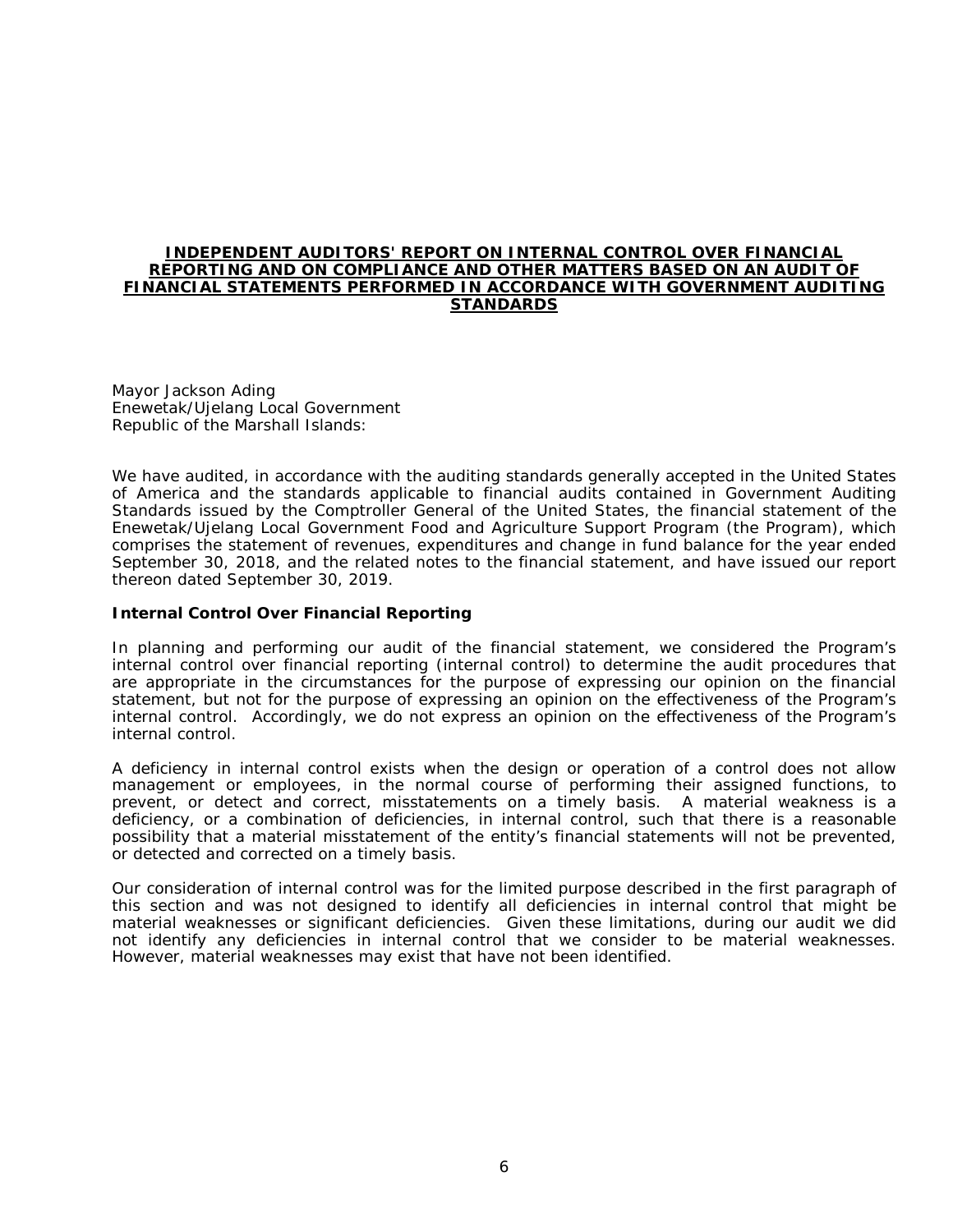# **Compliance and Other Matters**

As part of obtaining reasonable assurance about whether the Program's financial statement is free from material misstatement, we performed tests of its compliance with certain provisions of laws, regulations, contracts, and grant agreements, noncompliance with which could have a direct and material effect on the determination of financial statement amounts. However, providing an opinion on compliance with those provisions was not an objective of our audit, and accordingly, we do not express such an opinion. The results of our tests disclosed instances of noncompliance or other matters that are required to be reported under *Government Auditing Standards* and which are described in the accompanying Schedule of Findings and Questioned Costs as item 2018-001.

### **The Program's Response to Findings**

The Program's response to the findings identified in our audit is described in the accompanying Corrective Action Plan. The Program's response was not subjected to the auditing procedures applied in the audit of the financial statements and, accordingly, we express no opinion on it.

# **Purpose of this Report**

The purpose of this report is solely to describe the scope of our testing of internal control and compliance and the results of that testing, and not to provide an opinion on the effectiveness of the entity's internal control or on compliance. This report is an integral part of an audit performed in accordance with *Government Auditing Standards* in considering the entity's internal control and compliance. Accordingly, this communication is not suitable for any other purpose.

loite Wach

September 30, 2019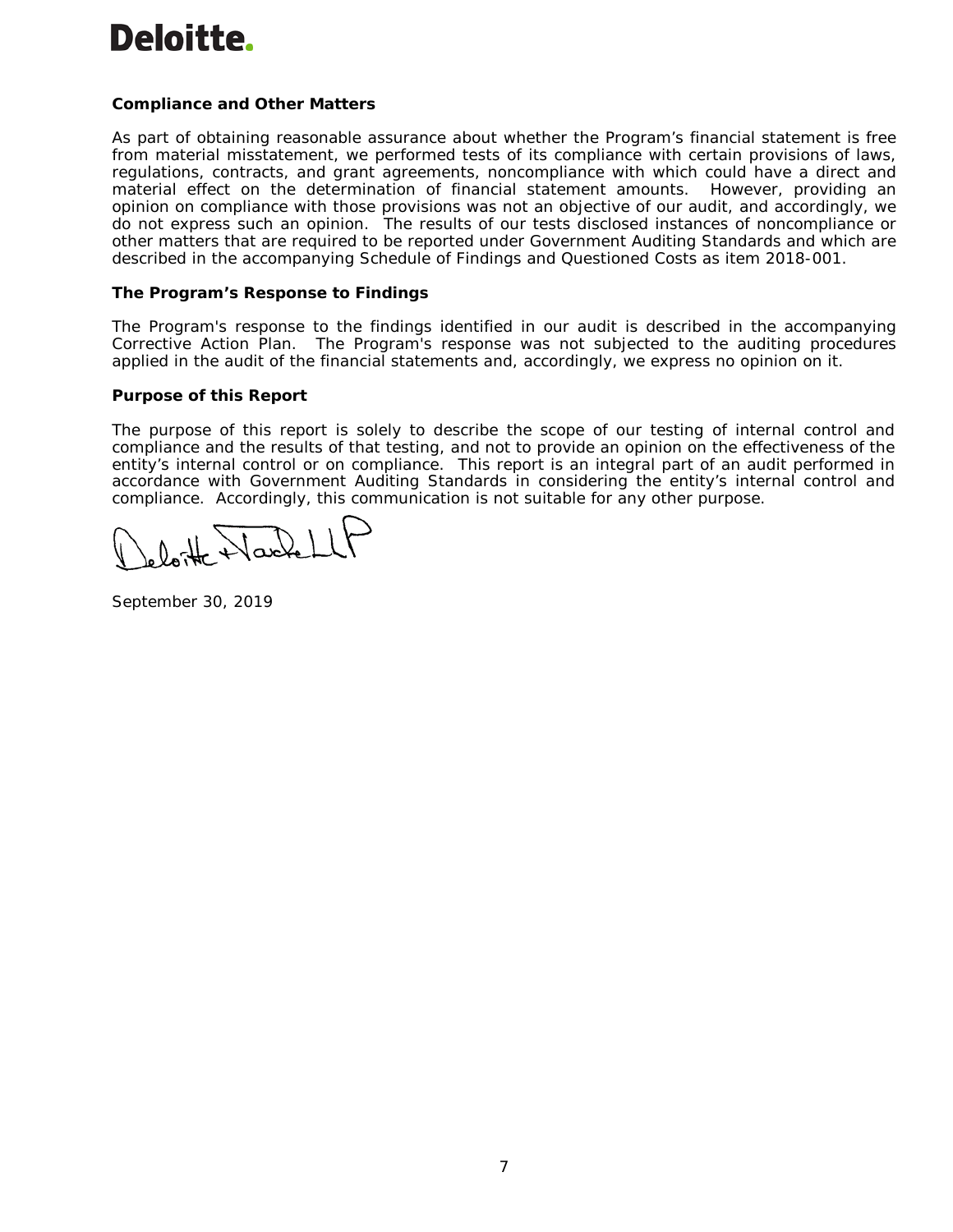Deloitte & Touche LLP Deloitte & Touche LLP 361 South Marine Corps Drive 361 South Marine Corps Drive Tamuning, GU 96913-3973 Tamuning, GU 96913-3973 USA USA

Tel: +1 (671) 646-3884 Tel: +1 (671) 646-3884 Fax: +1 (671) 649-4265 Fax: +1 (671) 649-4265

www.deloitte.com www.deloitte.com

#### **INDEPENDENT AUDITORS' REPORT ON COMPLIANCE FOR EACH MAJOR FEDERAL PROGRAM; REPORT ON INTERNAL CONTROL OVER COMPLIANCE; AND REPORT ON SCHEDULE OF EXPENDITURES OF FEDERAL AWARDS REQUIRED BY THE UNIFORM GUIDANCE**

Mayor Jackson Ading Enewetak/Ujelang Local Government Republic of the Marshall Islands:

# **Report on Compliance for the Major Federal Program**

We have audited the Enewetak/Ujelang Local Government Food and Agriculture Support Program's (the Program's) compliance with the types of compliance requirements described in the *OMB Compliance Supplement* that could have a direct and material effect on the Program's major federal program for the year ended September 30, 2018. The Program's major federal program is identified in the summary of auditors' results section of the accompanying Schedule of Findings and Questioned Costs.

#### *Management's Responsibility*

Management is responsible for compliance with federal statutes, regulations, and the terms and conditions of its federal awards applicable to its federal programs.

#### *Auditors' Responsibility*

Our responsibility is to express an opinion on compliance for the Program's major federal program based on our audit of the types of compliance requirements referred to above. We conducted our audit of compliance in accordance with auditing standards generally accepted in the United States of America; the standards applicable to financial audits contained in *Government Auditing Standards*, issued by the Comptroller General of the United States; and the audit requirements of Title 2 U.S. *Code of Federal Regulations* Part 200, *Uniform Administrative Requirements, Cost Principles, and Audit Requirements for Federal Awards* (Uniform Guidance). Those standards and the Uniform Guidance require that we plan and perform the audit to obtain reasonable assurance about whether noncompliance with the types of compliance requirements referred to above that could have a direct and material effect on a major federal program occurred. An audit includes examining, on a test basis, evidence about the Program's compliance with those requirements and performing such other procedures as we considered necessary in the circumstances.

We believe that our audit provides a reasonable basis for our opinion on compliance for the Program's major federal program. However, our audit does not provide a legal determination of the Program's compliance.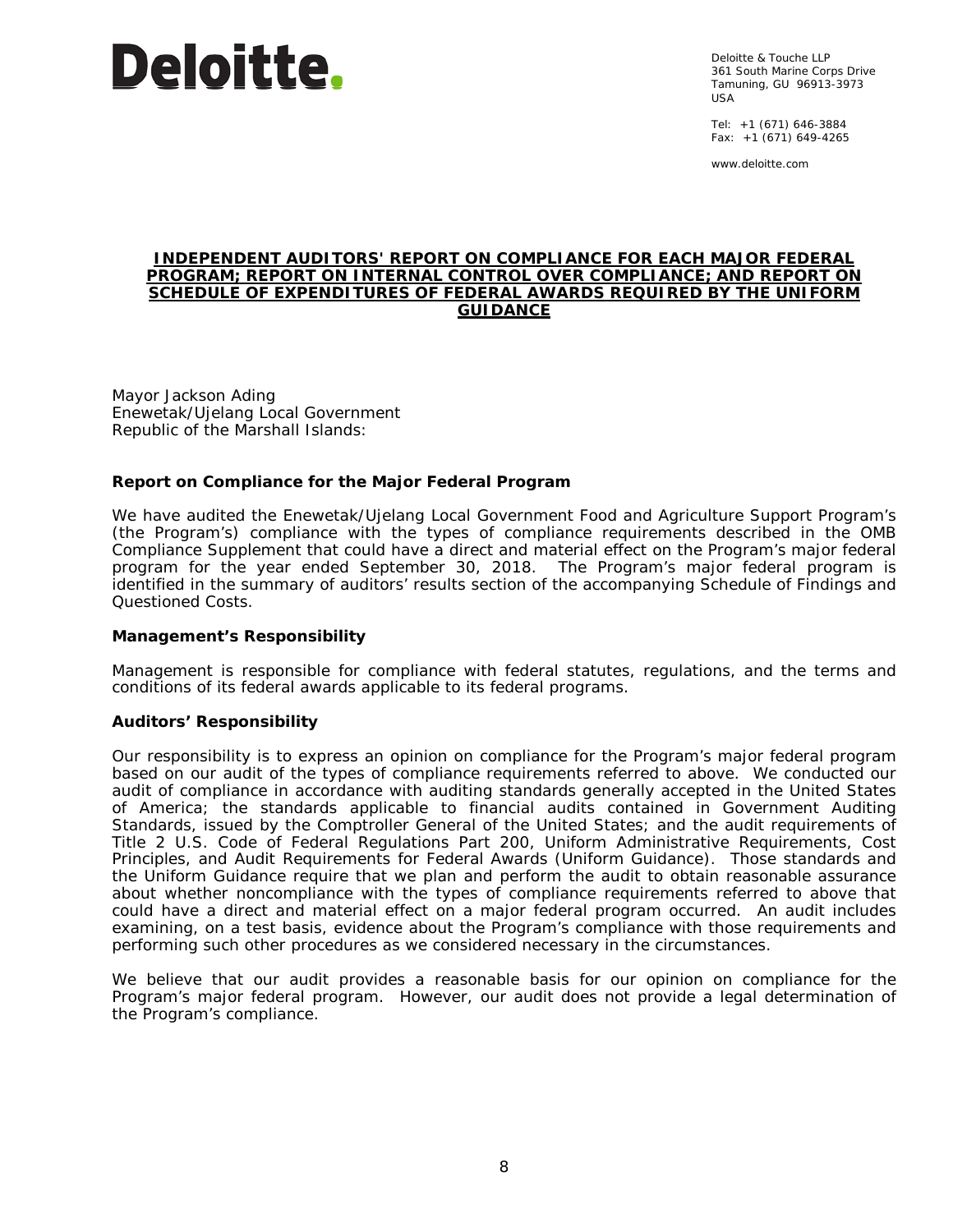# *Basis for Qualified Opinion on the Major Federal Program*

As described in the accompanying Schedule of Findings and Questioned Costs, the Program did not comply with requirements regarding CFDA 15.875 Enewetak Food and Agriculture Support Program as described in item 2018-001 for Procurement and Suspension and Debarment. Compliance with such requirements is necessary, in our opinion, for the Program to comply with the requirements applicable to that program.

# *Qualified Opinion on the Major Federal Program*

In our opinion, except for the noncompliance described in the Basis for Qualified Opinion paragraph, the Program complied, in all material respects, with the types of compliance requirements referred to above that could have a direct and material effect on its major federal program for the year ended September 30, 2018.

# *Other Matters*

The Program's response to the noncompliance findings identified in our audit is described in the accompanying Schedule of Findings and Questioned Costs. The Program's response was not subjected to the auditing procedures applied in the audit of compliance and, accordingly, we express no opinion on the response.

# **Report on Internal Control Over Compliance**

Management of the Program is responsible for establishing and maintaining effective internal control over compliance with the types of compliance requirements referred to above. In planning and performing our audit of compliance, we considered the Program's internal control over compliance with the types of requirements that could have a direct and material effect on its major federal program to determine the auditing procedures that are appropriate in the circumstances for the purpose of expressing an opinion on compliance for its major federal program and to test and report on internal control over compliance in accordance with the Uniform Guidance, but not for the purpose of expressing an opinion on the effectiveness of internal control over compliance. Accordingly, we do not express an opinion on the effectiveness of the Program's internal control over compliance.

A *deficiency in internal control over compliance* exists when the design or operation of a control over compliance does not allow management or employees, in the normal course of performing their assigned functions, to prevent, or detect and correct, noncompliance with a type of compliance requirement of a federal program on a timely basis. A *material weakness in internal control over compliance* is a deficiency, or combination of deficiencies, in internal control over compliance, such that there is reasonable possibility that material noncompliance with a type of compliance requirement of a federal program will not be prevented, or detected and corrected, on a timely basis.

Our consideration of internal control over compliance was for the limited purpose described in the first paragraph of this section and was not designed to identify all deficiencies in internal control over compliance that might be material weaknesses or significant deficiencies and therefore, material weaknesses or significant deficiencies may exist that have not been identified. We did identify certain deficiencies in internal control over compliance, described in the accompanying Schedule of Findings and Questioned Costs as item 2018-001, that we consider to be material weaknesses.

The Program's response to the internal control over compliance findings identified in our audit is described in the accompanying Corrective Action Plan. The Program's response was not subjected to the auditing procedures applied in the audit of compliance and, accordingly, we express no opinion on the response.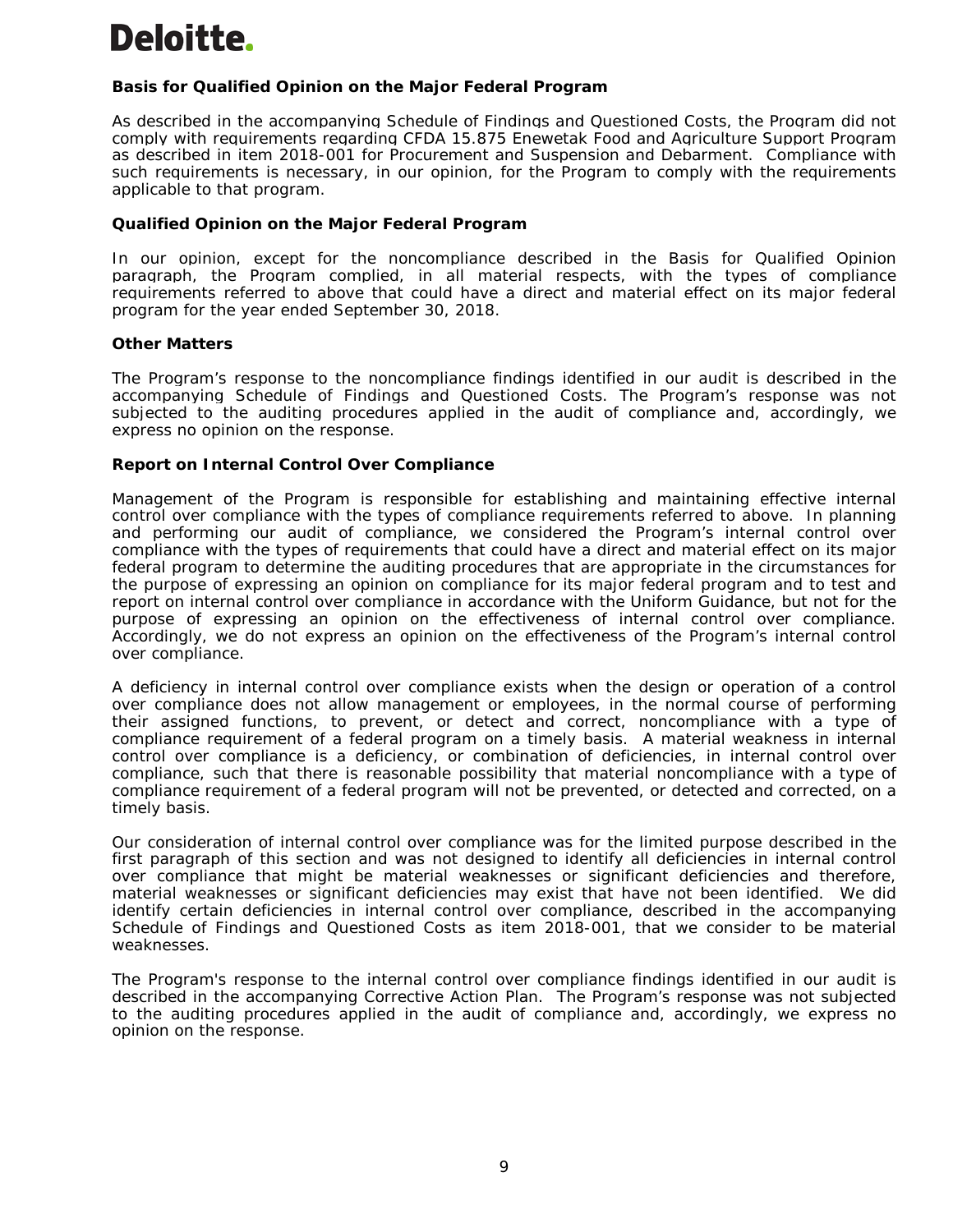The purpose of this report on internal control over compliance is solely to describe the scope of our testing of internal control over compliance and the results of that testing based on the requirements of the Uniform Guidance. Accordingly, this report is not suitable for any other purpose.

# **Report on Schedule of Expenditures of Federal Awards Required by the Uniform Guidance**

We have audited the financial statement of the Program for the year ended September 30, 2018, and have issued our report thereon dated September 30, 2019, which contained an unmodified opinion on that financial statement. Our audit was conducted for the purpose of forming an opinion on the financial statement as a whole. The accompanying Schedule of Expenditures of Federal Awards is presented for purposes of additional analysis as required by the Uniform Guidance and is not a required part of the financial statement. Such information is the responsibility of management and was derived from and relates directly to the underlying accounting and other records used to prepare the financial statement. The information has been subjected to the auditing procedures applied in the audit of the financial statement and certain additional procedures, including comparing and reconciling such information directly to the underlying accounting and other records used to prepare the financial statement or to the financial statement itself, and other additional procedures in accordance with auditing standards generally accepted in the United States of America. In our opinion, the Schedule of Expenditures of Federal Awards is fairly stated in all material respects in relation to the financial statement as a whole.

loite Nachel

September 30, 2019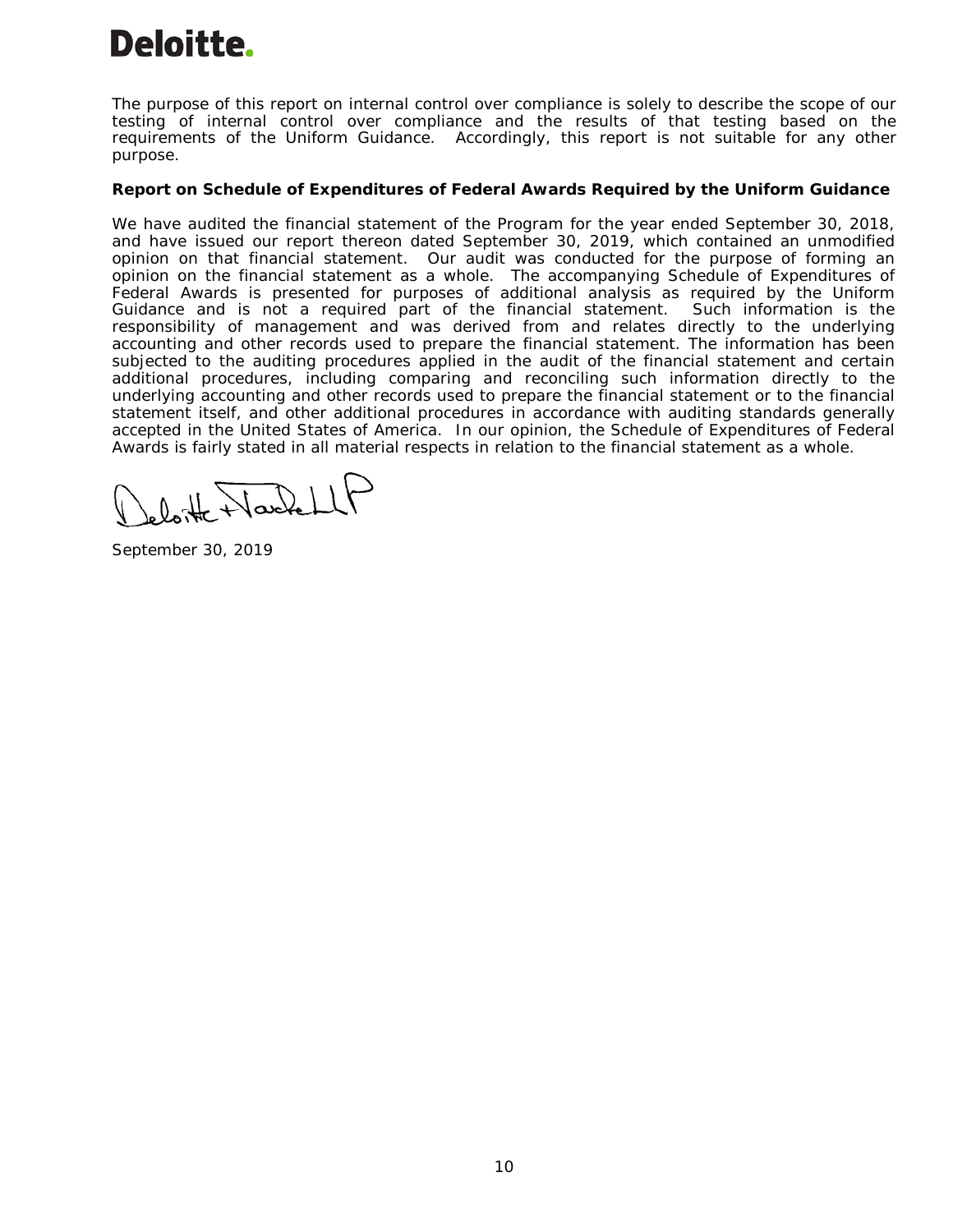Schedule of Expenditures of Federal Awards Year Ended September 30, 2018

|                                                                                                                                           | Beginning<br><b>Fund Balance</b> | 2018<br>Funds<br>Received | 2018<br>Funds<br><b>Expended</b> | Ending<br><b>Fund Balance</b> |
|-------------------------------------------------------------------------------------------------------------------------------------------|----------------------------------|---------------------------|----------------------------------|-------------------------------|
| U.S. Department of the Interior<br>CFDA $#15.875$                                                                                         |                                  |                           |                                  |                               |
| Funds received in a direct<br>capacity:                                                                                                   |                                  |                           |                                  |                               |
| Economic. Social and Political<br>Development of the Territories:<br>Operation of the Enewetak<br>Food and Agriculture Support<br>Program |                                  |                           |                                  |                               |
|                                                                                                                                           | \$<br><u>158,545</u>             | \$2,115,070               | \$2,210,342                      | 63.273<br>S.                  |

See accompanying notes to schedule of expenditures of federal awards.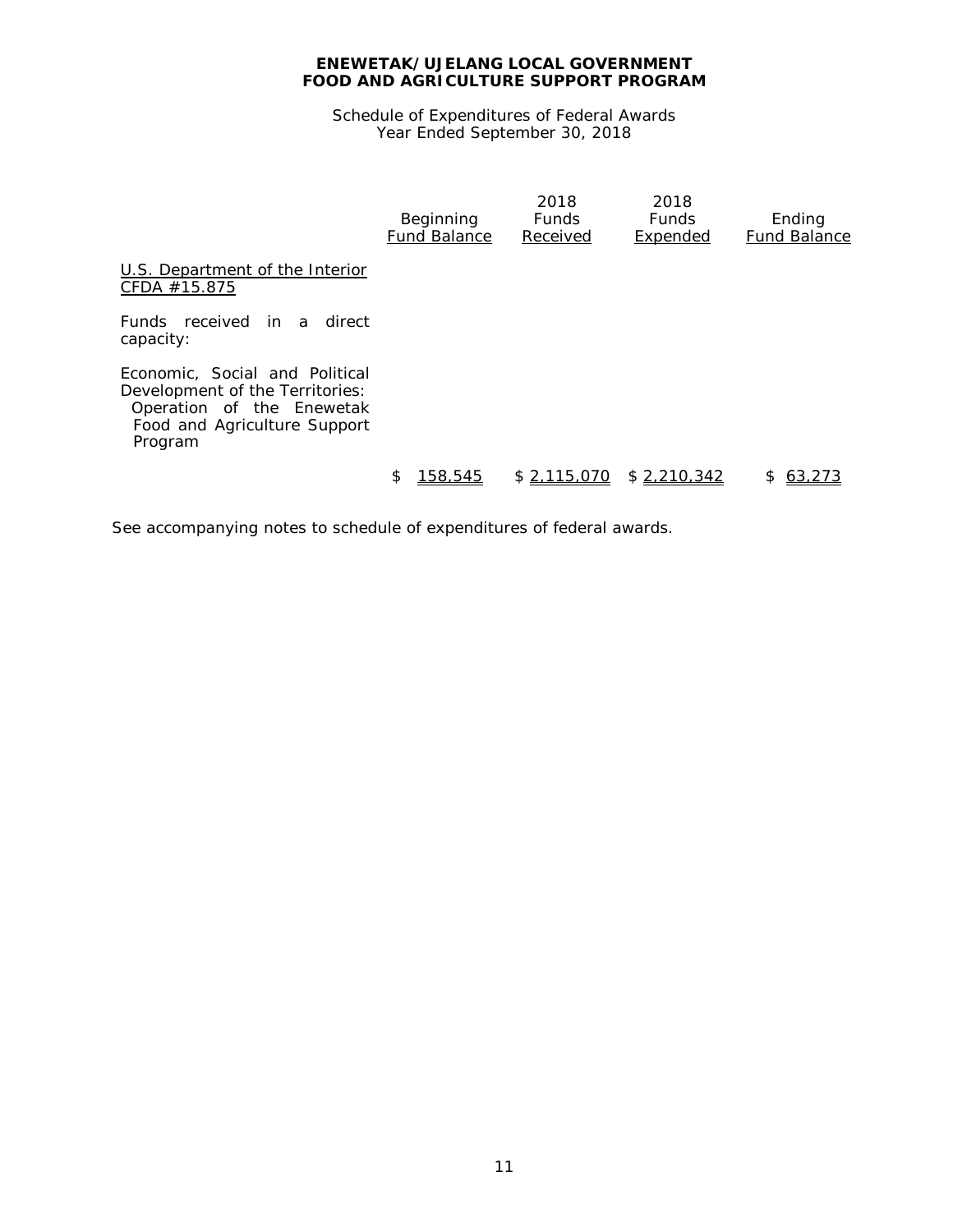Notes to Schedule of Expenditures of Federal Awards Year Ended September 30, 2018

#### (1) Organization

The Enewetak/Ujelang Local Government (EULGOV) was established pursuant to Public Law 1981-2, the Local Government Act of the Republic of the Marshall Islands, and operates under the Constitution of the Enewetak/Ujelang Local Government.

EULGOV is the recipient of non-Compact of Free Association related funds received from the U.S. Department of the Interior under the EULGOV Food and Agriculture Support Program (the Program). These funds must be expended in accordance with grant awards and are subject to general U.S. federal requirements.

#### (2) Summary of Significant Accounting Policies

#### Basis of Presentation

The accompanying Schedule of Expenditures of Federal Awards (the Schedule) includes the federal grant activity of the Program and is presented on the modified accrual basis of The information in this Schedule is presented in accordance with the requirements of Title 2 U.S. *Code of Federal Regulations* Part 200, *Uniform Administrative Requirements, Cost Principles, and Audit Requirements for Federal Awards* (Uniform Guidance). Because the Schedule only presents the operations of the Program, it is not intended to and does not present the financial position, changes in net position, or cash flows of EULGOV. The Program has not elected to use the 10-percent de minimis indirect cost rate allowed under the Uniform Guidance.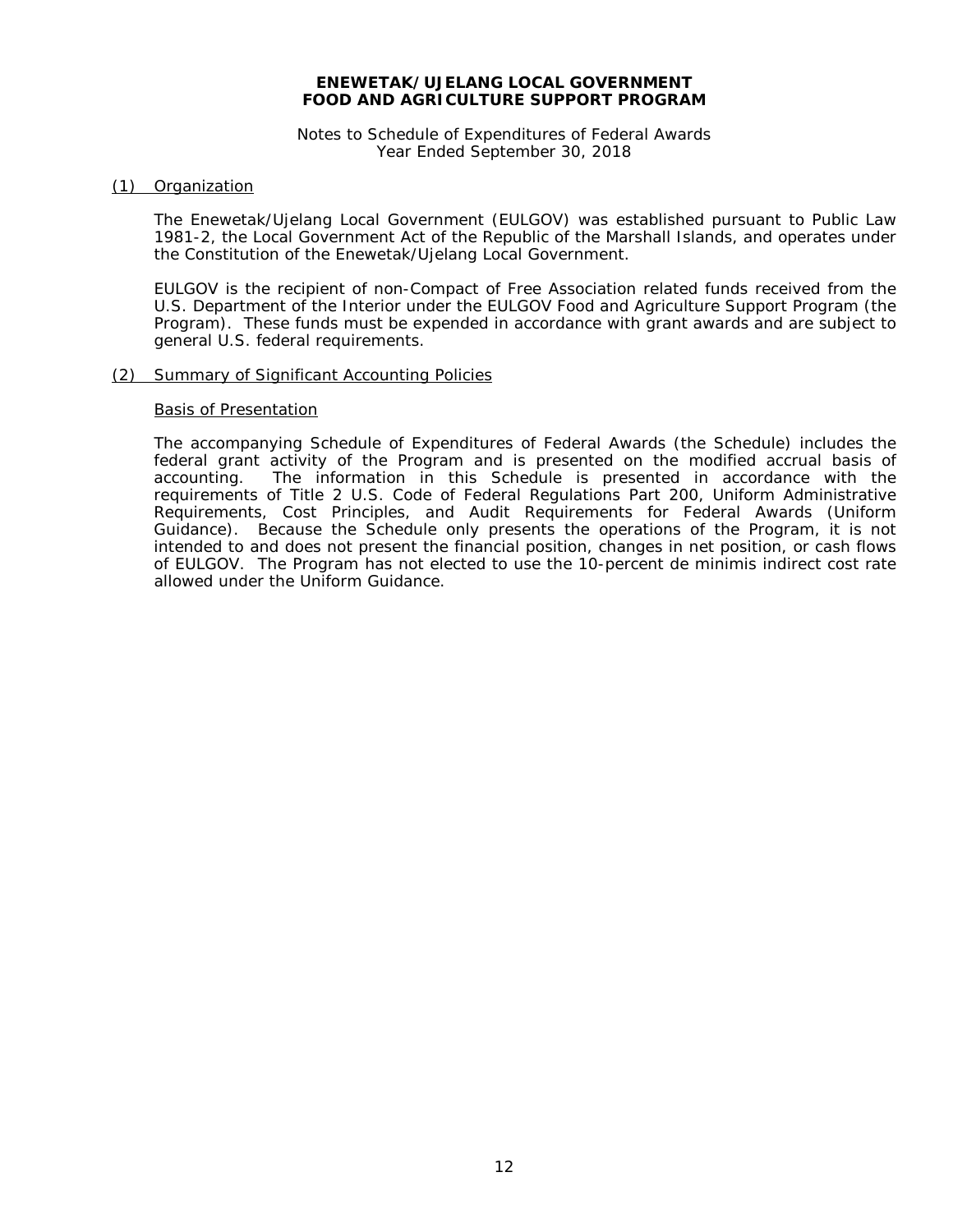Schedule of Findings and Questioned Costs Year Ended September 30, 2018

# **Section I - Summary of Auditor's Results**

# *Financial Statements*

| 1.  | Type of report the auditor issued on whether the financial<br>statement audited was prepared in accordance with<br>Unmodified<br>GAAP: |                                                                                                                 |               |  |  |
|-----|----------------------------------------------------------------------------------------------------------------------------------------|-----------------------------------------------------------------------------------------------------------------|---------------|--|--|
|     |                                                                                                                                        | Internal control over financial reporting:                                                                      |               |  |  |
| 2.  |                                                                                                                                        | Material weakness(es) identified?                                                                               | <b>No</b>     |  |  |
| 3.  |                                                                                                                                        | Significant deficiency(ies) identified?                                                                         | None reported |  |  |
| 4.  |                                                                                                                                        | Noncompliance material to financial statements noted?                                                           | Yes           |  |  |
|     | <b>Federal Awards</b>                                                                                                                  |                                                                                                                 |               |  |  |
|     | Internal control over major federal programs:                                                                                          |                                                                                                                 |               |  |  |
| 5.  |                                                                                                                                        | Material weakness(es) identified?                                                                               | Yes           |  |  |
| 6.  | Significant deficiency(ies) identified?<br>None reported                                                                               |                                                                                                                 |               |  |  |
| 7.  | Type of auditors' report issued on compliance<br>for major federal programs:<br>Modified                                               |                                                                                                                 |               |  |  |
| 8.  | Any audit findings disclosed that are required to be reported in<br>accordance with 2 CFR 200.516(a)?<br>Yes                           |                                                                                                                 |               |  |  |
| 9.  | Identification of major federal programs:                                                                                              |                                                                                                                 |               |  |  |
|     | CFDA $#$                                                                                                                               | Name of Federal Program or Cluster                                                                              |               |  |  |
|     | 15.875                                                                                                                                 | Economic, Social and Political Development of the Territories:<br>Enewetak Food and Agriculture Support Program |               |  |  |
| 10. | Dollar threshold used to distinguish between Type A and Type B<br>\$750,000<br>Programs:                                               |                                                                                                                 |               |  |  |
| 11. | Auditee qualified as low-risk auditee?<br>No                                                                                           |                                                                                                                 |               |  |  |
|     |                                                                                                                                        | <b>Section II - Financial Statement Findings</b>                                                                |               |  |  |

No matters are reportable.

# **Section III - Federal Award Findings and Questioned Costs**

| Reference<br>Number | CFDA # | Finding                                  | Questioned Costs |
|---------------------|--------|------------------------------------------|------------------|
| 2018-001            | 15.875 | Procurement and Suspension and Debarment | \$331,822        |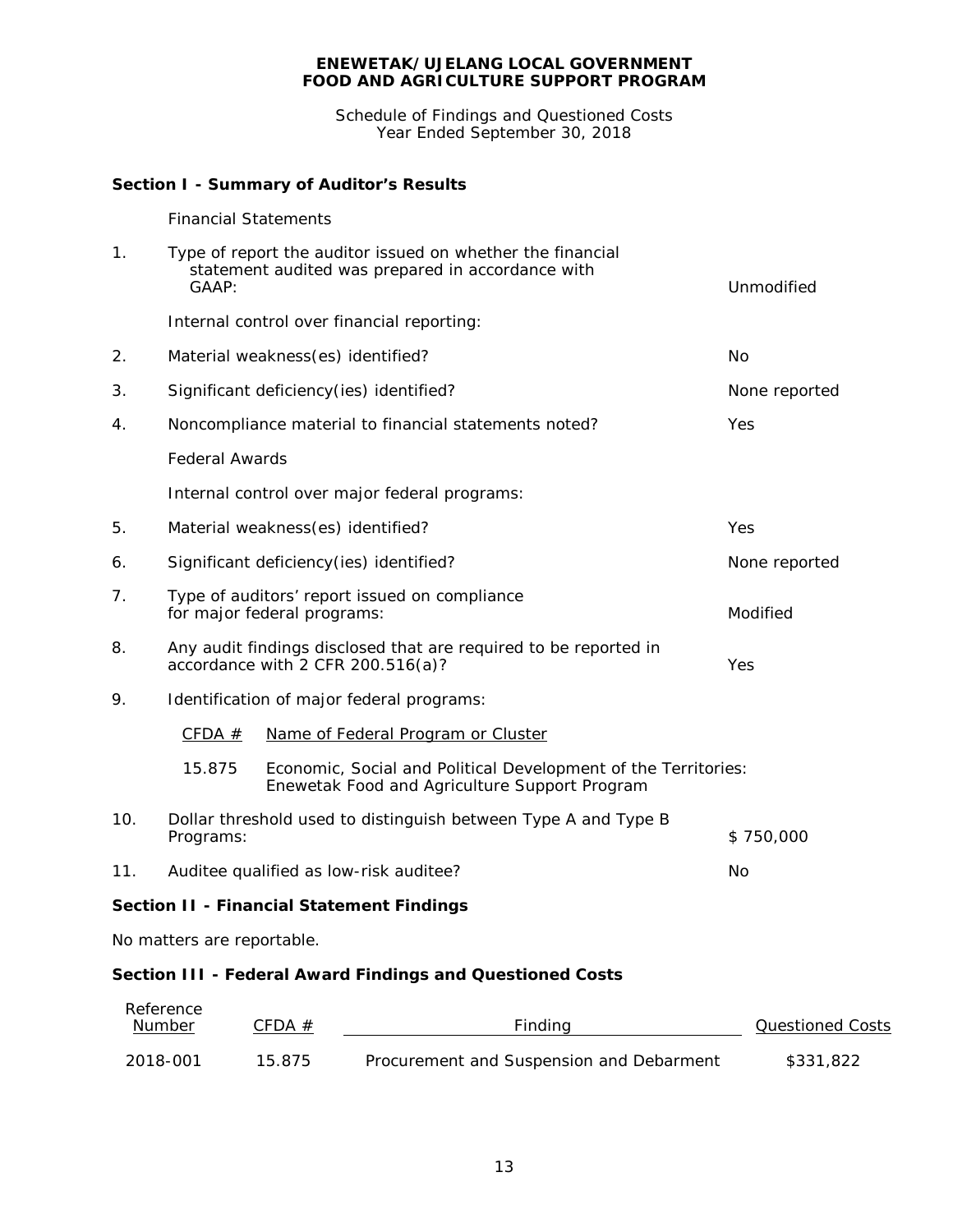Schedule of Findings and Questioned Costs, Continued Year Ended September 30, 2018

| Finding No.:<br>Federal Agency:<br>CFDA Program: | 2018-001<br>U.S. Department of the Interior<br>15.875 Economic, Social and Political Development of the<br>Territories: Enewetak Food and Agriculture Support Program |
|--------------------------------------------------|-----------------------------------------------------------------------------------------------------------------------------------------------------------------------|
| Area:                                            | Procurement and Suspension and Debarment                                                                                                                              |
| Questioned Costs:                                | \$331,822                                                                                                                                                             |

Criteria: RepMar's Procurement Code states:

Section 127 - procurement of goods and services not exceeding \$25,000 may be made in accordance with small purchase procedures. Small purchase procedures are those relatively simple and informal methods for securing services, supplies, or other property that do not cost more than \$25,000. Where small purchase procedures are used, price or rate quotations shall be obtained from an adequate number of qualified sources.

Section 128 - a contract may be awarded for supply, service, or construction item without completion when it is determined in writing that there is only one source for the required supply, service, or construction them.

Furthermore, Section 126.7 of RepMar's Procurement Code states that an award shall be made to the responsible offeror whose proposal is determined in writing to be the most advantageous to the Government taking into consideration price and the evaluation factors set forth in the Request for Proposals. No other factors or criteria shall be used in the evaluation. The contract file shall contain the basis on which the award is made.

Condition: Of \$1,634,501 in non-payroll Program expenditures (of which the Program incurred \$708,945 for food costs), forty (40) items totaling \$1,177,121 were tested. We noted the following exceptions:

- 1. Two items for food costs (Check #s 54793 and 55282 for \$164,024 and \$167,798, respectively) were awarded to a vendor with no available documentation of the evaluation of the submitted proposals offered by all the qualified sources and the basis on which the award is made.
- 2. Eleven (11) items for which competitive procurement appeared to have occurred; however, the relevant factors supporting the vendor selection were not adequately documented.

Cause: The Government appears to lack adequate internal control policies and procedures requiring the documentation of procurement procedures to satisfy compliance with applicable procurement requirements.

**Effect:** The Government is in noncompliance with applicable procurement requirements and questioned costs of \$331,822 result.

Recommendation: The Government should require that documentation be adequate to comply with applicable procurement requirements. Specifically, documentation should indicate the history of procurement, including the rationale for contractor or vendor selection.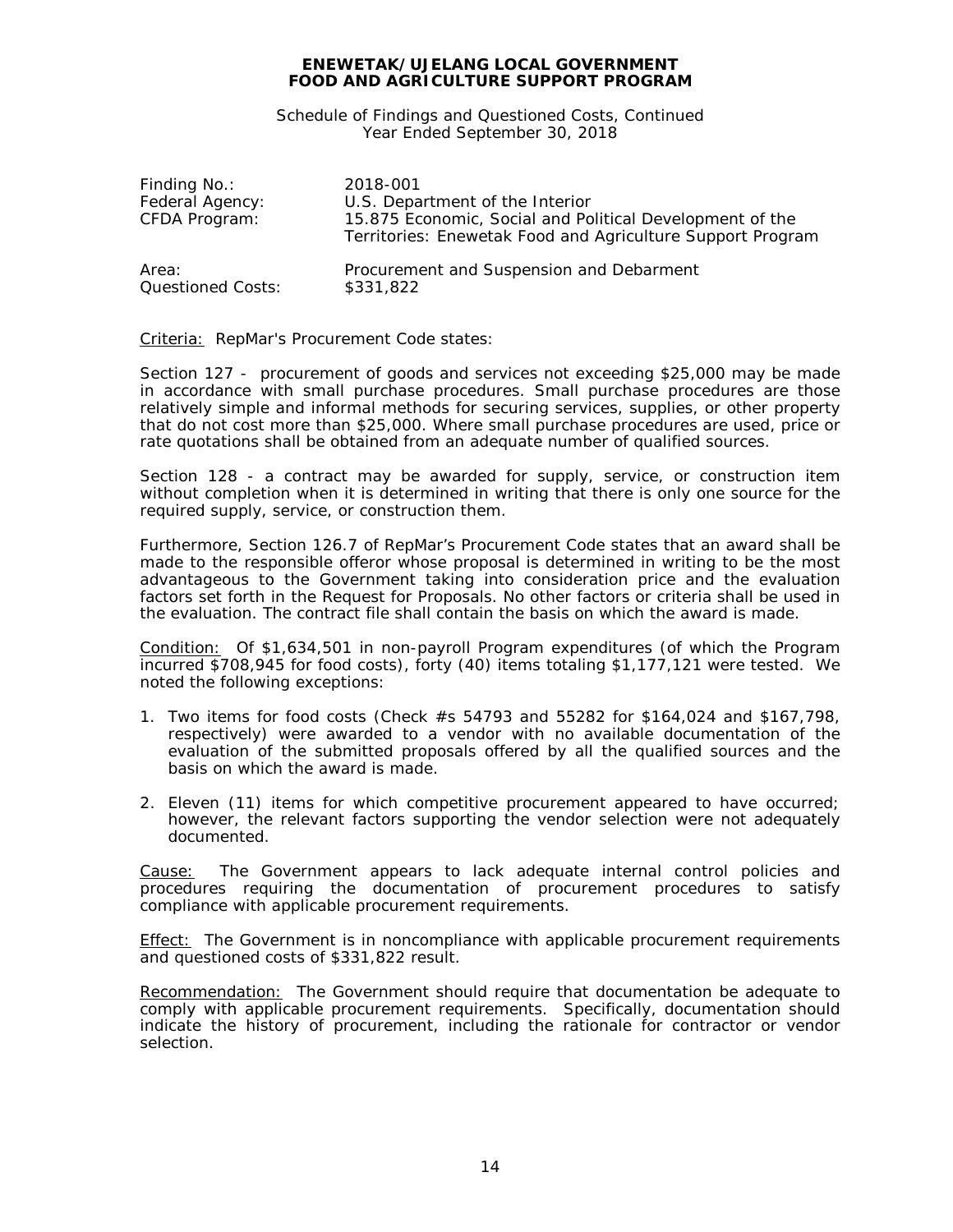Schedule of Findings and Questioned Costs, Continued Year Ended September 30, 2018

| Finding No.:<br>Federal Agency:<br>CFDA Program: | 2018-001, Continued<br>U.S. Department of the Interior<br>15.875 Economic, Social and Political Development of the<br>Territories: Enewetak Food and Agriculture Support Program |
|--------------------------------------------------|----------------------------------------------------------------------------------------------------------------------------------------------------------------------------------|
| Area:                                            | Procurement and Suspension and Debarment                                                                                                                                         |
| <b>Questioned Costs:</b>                         | \$331,822                                                                                                                                                                        |

Auditee Response and Corrective Action Plan: The Questioned Costs arose from a situation where the auditee did not receive quotations from any vendor for the second and third quarters of the fiscal year, and took action to ensure that needed food and supplies could nonetheless be procured for the people of Enewetak. No quotations were received despite the fact that the auditee had, prior to the commencement of the fiscal year, advertised the quarterly due dates for quotations and had included those due dates in requests for proposals that were provided to multiple vendors. The auditee accepts the auditor's recommendation to require that documentation be adequate to comply with applicable procurement requirements, and that documentation should indicate the history of procurement, including the rationale for contractor or vendor selection. Additionally, the auditee will immediately adopt a procedure whereby multiple vendors will be contacted to request quotations in situations where fewer than two vendors have tendered quotations in a timely fashion.